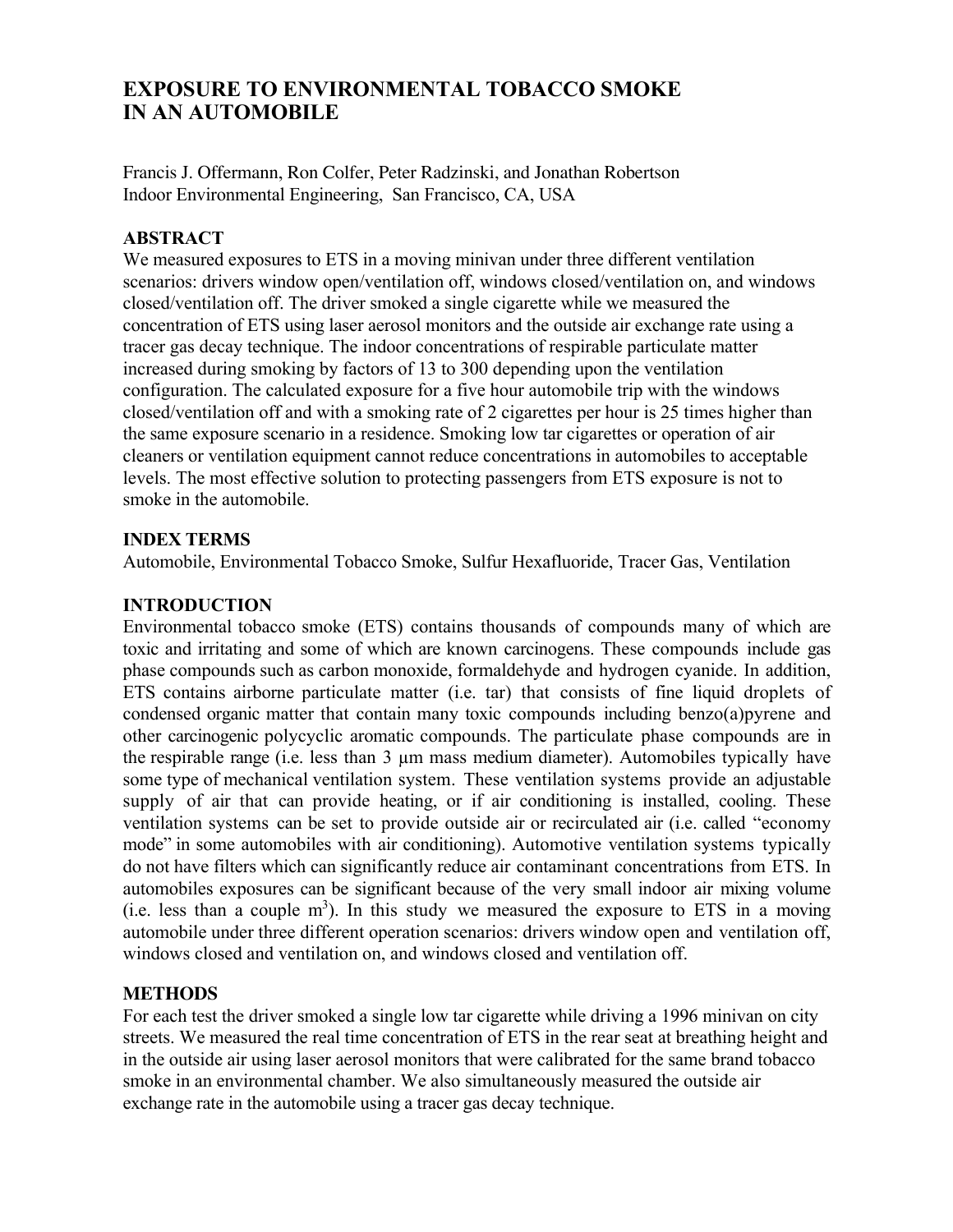Three tests of the exposure to ETS in automobiles were conducted. In each test a 1996 minivan was used for the tests and the driver (left seated) smoked a single low tar cigarette (FTC tar 11 mg) while driving city streets over a 5.6 km route. Speeds ranged from 0 to 40 kph, and averaged approximately 30 kph. The cigarette was smoked in the right hand of the driver. A researcher sat in the back seat during the tests. The first test was conducted with the drivers window open and the automobile ventilation system off. The second test was conducted with the all windows closed and the ventilation system on medium speed with the airflow set for delivery to the lower and upper portions of the front seat area. The third test was conducted with all windows closed and the ventilation system off.

Calibration of Laser Aerosol Monitor for ETS. The concentration of tobacco smoke was measured using a laser aerosol monitors (TSI, DustTrak) calibrated for cigarette smoke. The laser aerosol monitors used in this study are 90 degree light scattering laser photometers. Calibrations of the laser aerosol monitors were conducted in  $12.4 \text{ m}^3$  test chamber. The chamber was supplied with 190 Lpm of HEPA filtered air (i.e. 0.9 ach) so as to maintain a positive pressure in the test chamber and eliminate infiltration of surrounding lab air. A mixing fan was continuously operated throughout the test at a rate of 143 ach. This high rate of mixing was selected to insure that the ETS concentrations collected by the gravimetric samplers and the laser aerosol monitors were similar. Previous chamber studies of ETS (Offermann, 1985), have shown that high mixings rates of 174 ach cause little increase in the surface deposition rate (i.e. less than 0.1 ach) or change in the particle size distribution. The chamber was purged prior to the test with HEPA filtered air. A single low tar cigarette from the same package of those used for the automobile tests was smoked by the same person smoking in the automobile tests. The indoor concentrations were simultaneously monitored in the test chamber using two laser aerosol monitors and a pair of gravimetric sampler each of which were co-located. The laser aerosol monitors measure the concentrations once per second and were programmed to log one minute average concentrations and 30 second average concentrations for Monitors 1 and 2 respectively. The laser aerosol monitors measured the concentrations commencing 35 minutes before the cigarette was lit and continuing for 30 minutes after the cigarette was put out. The gravimetric samplers consisted of two preweighed 37 mm 5.0 um PVC membrane filters which air was drawn through at a rate of 20.3 Lpm and 22.6 Lpm during a 33 minute period commencing one minute after the cigarette was lit. Immediately following this tests the gravimetric samples were weighed using a microbalance and the concentration determined from the net weight gain of the filter and the volume of air sampled. The average gravimetric concentration was calculated as the average concentration determined from the two gravimetric samples. The average concentration as determined by the laser aerosol monitor for the same period of time the gravimetric air samplers were operating was calculated. The calibration coefficient for the laser aerosol monitor for ETS was calculated as the ratio of the average gravimetric concentration to the laser aerosol average concentration.

ETS Measurements. The concentration of tobacco smoke was measured using two laser aerosol monitors calibrated for ETS as described above. Monitor 1 was configured to sample the air of the automobile at breathing height in the center rear passenger seat every second. Monitor 2 was configured to sample the outside air through a sampling line that was sealed through an opening in the front passenger seat window every 30 seconds.

Air Exchange Rate Measurements. For the three automobile tests the air exchange rate was measured using a tracer gas decay technique. A quantity of 240 cc of 0.106% sulfur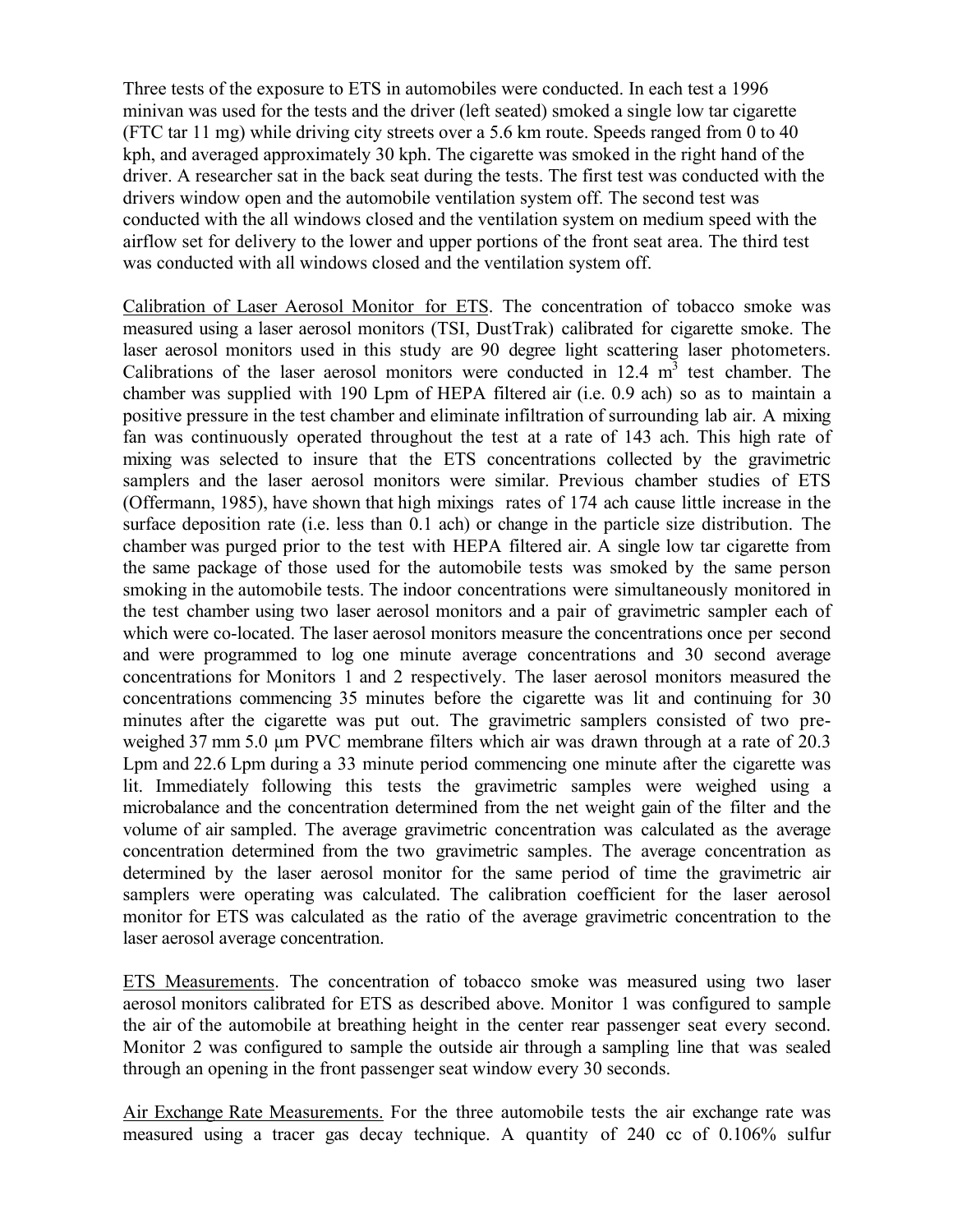hexafluoride ( $SF<sub>6</sub>$ ) gas in air was injected into the automobile with all windows closed and the ventilation off and mixed for 15 seconds by manually fanning the indoor air. The first tracer gas sample was then collected and the mode of ventilation was initiated (i.e. windows open/closed, ventilation on/off). Samples were collected by drawing air into 20 cc polypropylene syringes. A total of 9 samples were collected in 30 second intervals following the initial sample. The syringe samples were analyzed within 24 hours using a gas chromatograph equipped with an electron capture detector. The air exchange rate was calculated directly from the decay rate of the concentration of  $SF<sub>6</sub>$ .

## RESULTS AND DISCUSSION

The results of the calibration of the laser aerosol monitors are summarized in Table 1. The low calibration factor of 0.23 is not unanticipated. Combustion aerosols such as ETS are predominantly submicron particles and scatter much more light on a unit mass basis than the larger particle size aerosol used by the manufacturer to calibrate the monitors (i.e. Arizona Road Dust). Measurements conducted by the manufacturer of the laser aerosol monitor used in this study confirm similar calibration coefficients for other combustion aerosols such as incense (Sreenath, 1999)

Table 1. Calibration results for two laser aerosol monitors using ETS from a single low tar cigarette smoked in a  $12.4 \text{ m}^3$  test chamber.

| Average<br><b>Gravimetric</b><br><b>Analyses</b><br>$(\mu g/m^3)$ | <b>Average Laser Aerosol</b><br><b>Monitors</b><br>$(\mu g/m^3)$ | <b>Calibration</b><br>Factor<br><b>(ETS/Laser Aerosol)</b><br><b>Monitor</b> ) |
|-------------------------------------------------------------------|------------------------------------------------------------------|--------------------------------------------------------------------------------|
| 635                                                               | Monitor 1: 2,714                                                 | 0.23                                                                           |
|                                                                   | Monitor 2: 2,789                                                 | 0.23                                                                           |

The results of the measurements of air exchange rates and respirable particulate matter in the three tests conducted in a moving automobile are summarized in Table 2.

| <b>Test</b>    | <b>Ventilation</b><br><b>Mode</b>       | Air Exchange<br>Rate<br>(air changes<br>per hour) | <b>Average ETS</b><br>Concentration<br>During<br>Smoking<br>$(\mu g/m^3)$ | <b>Total ETS</b><br><b>Exposure</b><br>$(\mu g\text{-}hr/m^3)$ |
|----------------|-----------------------------------------|---------------------------------------------------|---------------------------------------------------------------------------|----------------------------------------------------------------|
|                | Windows Open<br>Ventilation Off         | 71                                                | 92                                                                        | 9                                                              |
| $\overline{2}$ | <b>Windows Closed</b><br>Ventilation On | 60                                                | 693                                                                       | 68                                                             |
| 3              | Windows Closed<br>Ventilation Off       | 4.9                                               | 1,195                                                                     | 868                                                            |

Table 2. Results of the measurements air exchange rates and respirable particulate conducted in a moving automobile under three different ventilation scenarios.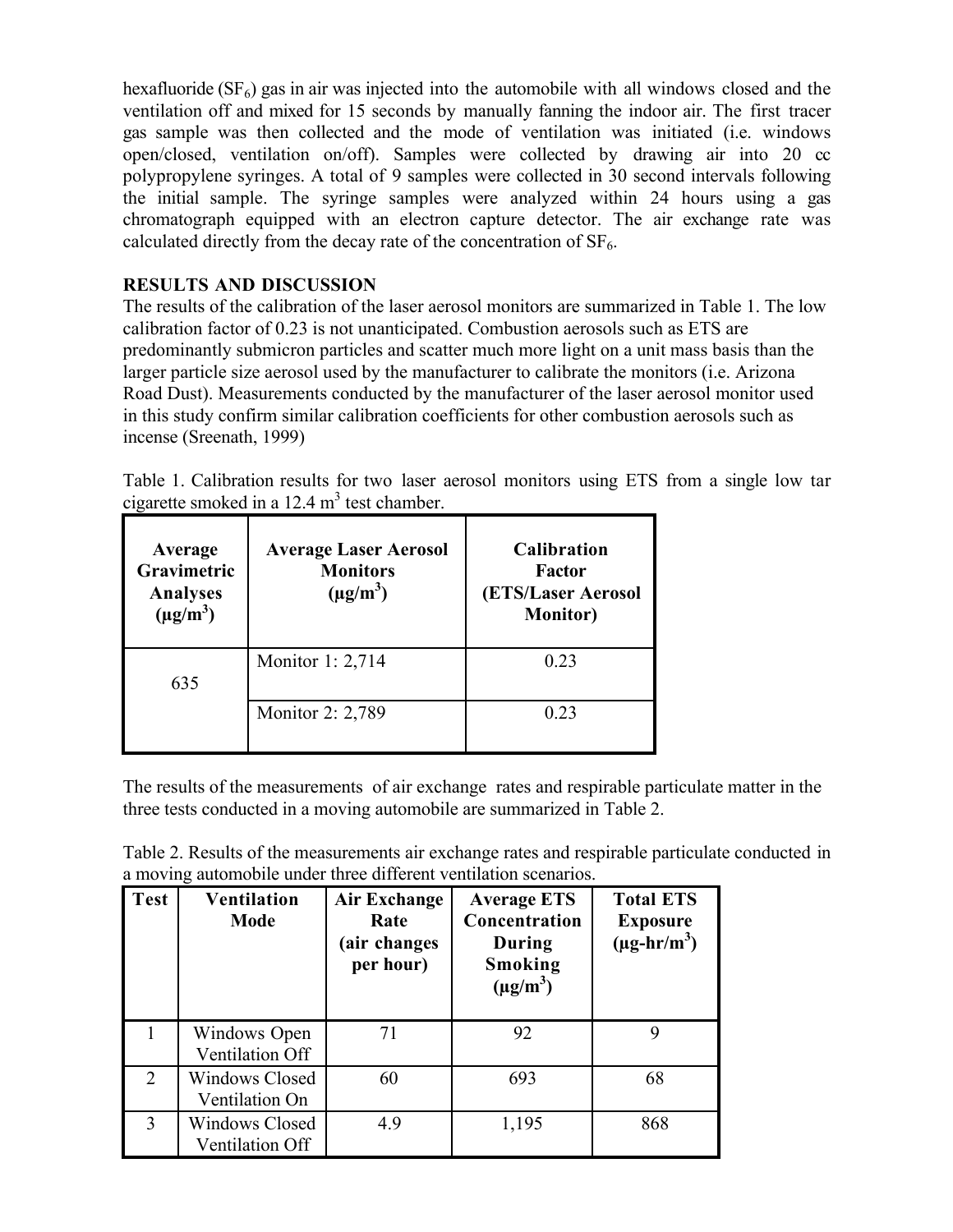The air exchange rates ranged from 4.9 ach with the windows closed and ventilation off to 60 ach with the windows closed and ventilation on to 71 ach with the drivers window open and the ventilation off. We also calculated the mixed air volume inside of the automobile from the tracer gas decay data. The tracer gas concentration decay data was plotted and the steady exponential decay rate that developed was extended back to the time that tracer gas was injected. This concentration along with amount of tracer gas injected was used to calculate a mixed air volume in the automobile of  $2.0 \text{ m}^3$ . This compares to the indoor air volume of 6.1 m<sup>3</sup>, which was calculated from the interior dimensions of the automobile without accounting for the displacement of air by passengers, seats, and dashboard. This large difference illustrates the importance of accounting for the displacement of indoor air when calculating mixed air volumes in small indoor spaces such as automobiles.

The outdoor concentration of respirable particulate matter measured during the automobile tests with a second laser aerosol monitor averaged less than 10  $\mu$ g/m<sup>3</sup> (i.e. 7  $\mu$ g/m<sup>3</sup> for Test 1, 6  $\mu$ g/m<sup>3</sup> for Test 2, 4  $\mu$ g/m<sup>3</sup> for Test 3). The increase in the indoor concentration of respirable particulate matter over the outdoor concentration was a factor of 13 with the drivers window open and the ventilation off, 115 with the windows closed and the ventilation on, and 300 with the windows closed and the ventilation off.

The fact that the average concentration during smoking is so much lower in Test 1 as compared to Test 2 (e.g. 13% of the concentrations in Test 2) while the outside air exchange rate are relatively similar (e.g. just 18% higher) is attributed to a portion of the ETS escaping directly out of the open driver's side window in Test 1. The fact that the concentrations in Test 3 are just 1.7 times higher than those in Test 2 while the outside air exchange rate was more than a factor of 10 lower, is partly attributed to a reduced response rate of the laser aerosol monitor at the higher concentrations of ETS experienced in Test 3. Since ETS particles are condensed liquid droplets, they coalesce quickly at higher concentrations. For instance, if 8 spherical particles of ETS coalesce into a single particle, the diameter of that particle only increases by a factor of two. The reflective surface area of this larger particle is just one half of the combined reflective surface area of the 8 individual smaller particles. This results in a response rate for the larger particles that is one half that for the smaller particles. We believe that the calibration coefficient determined in the test chambers is most accurate for the tests which were conducted at concentrations similar to those concentrations in the test chamber. Thus, since the concentrations in Test 3 were significantly higher than those during calibration, the concentrations measured in Test 3 may be underrepresented. Similarly, since the concentrations in Test 1 were significantly lower than those during calibration, the concentrations measured in Test 3 may be overrepresented.

Figure 1 depicts the real time concentrations of respirable particulate matter for each of the three tests conducted in the moving automobile. One can easily see that for Tests 1 and 2, where there is a very high air exchange rate (e.g. 60-71 ach), that the indoor concentrations are rapidly reduced to background levels after the cigarette is put out (e.g. less than 3 minutes) while the concentrations in Test 3, where the air exchange rate was just 4.9 ach, persist for a much longer period of time (e.g. calculated to be more than 2 hours). A better measure of the occupants exposure for these three scenarios than the average ETS concentration during smoking, is to calculate the total exposure to the ETS generated from a single cigarette under each of the three ventilation scenarios. This calculation was done numerically for Tests 1 and 2 over the entire period that the indoor concentrations were elevated over background. For this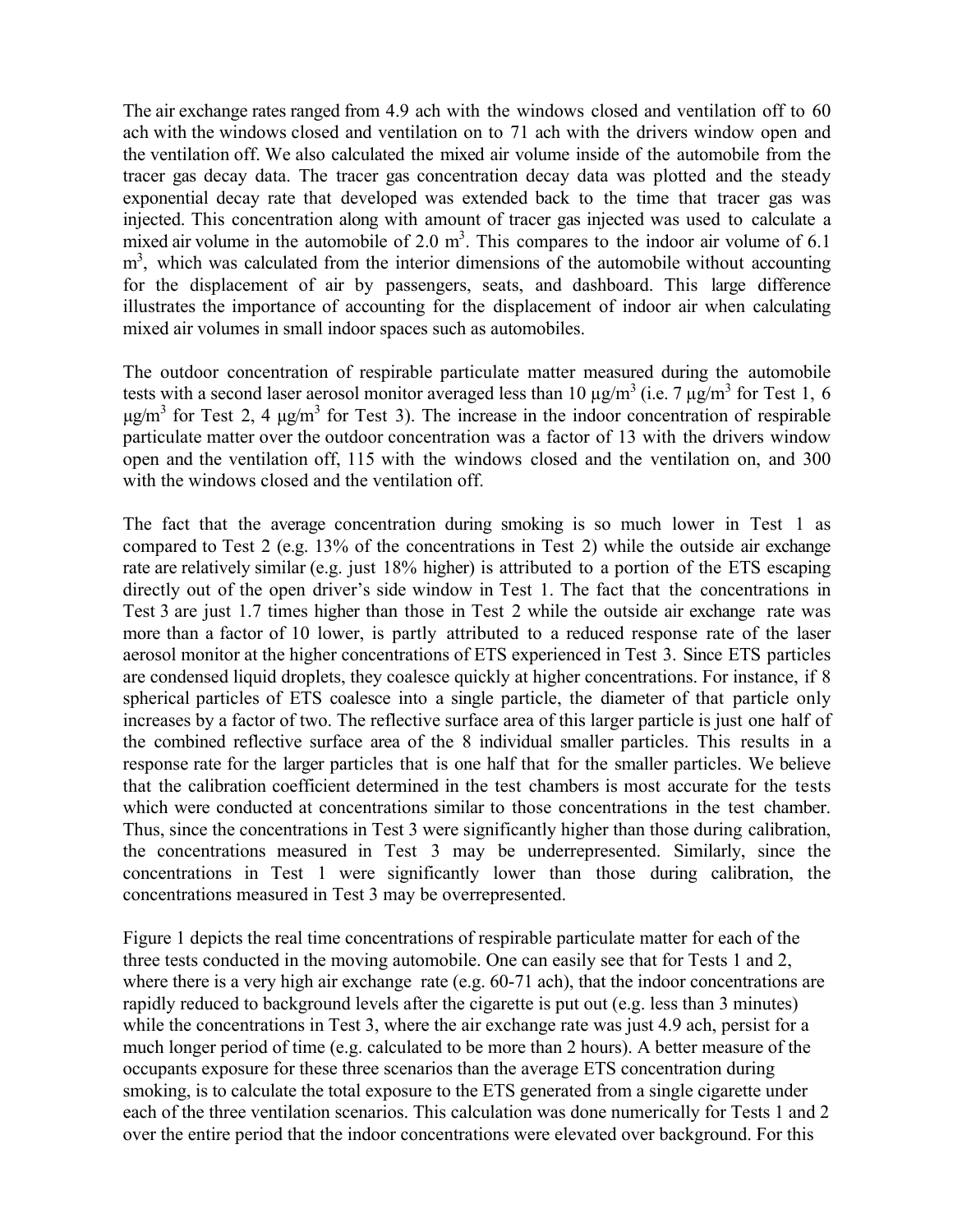analyses the measured outdoor concentrations were subtracted from the measured indoor concentrations. For Test 3 the same numerical calculation of exposure was conducted up until the point that the test was terminated and the windows of the automobile were opened. We calculated the residual exposure for this test by dividing the concentration measured at the end of the test by the negative of the slope of the natural logarithm of the concentration as function of time at for the latter portion of the test. The results of these calculations are presented in Table 2.



Figure1. The concentration of respirable particulate matter measured in a moving automobile for three different ventilation scenarios.

To further put these concentrations into perspective we have calculated the average ETS concentrations in a residence and compared these to those in an automobile using a simple indoor air quality model (Offermann et. al., 1984). For the residence we assumed an indoor air volume of  $340 \text{ m}^3$  and an air exchange rate of 0.50 ach. For the automobile scenarios we used the same air exchange rates as measured in this study along with the measured mixed air volume of  $2.0 \text{ m}^3$ . For both the residential and automobile scenarios we used an emission rate of 12.5 mg per cigarette and a smoking rate of 2 cigarettes per hour and assumed perfect mixing and no surface deposition of particles. The calculated average concentration for a five hour automobile exposure with the windows closed and the ventilation off or outside air off (e.g. recirculation or "economy" cooling mode) is 25 times higher than the same exposure scenario in a residence. For the other two automobile scenarios, ventilation on with windows closed and ventilation off with drivers window open, the concentrations are both about double the residential scenario.